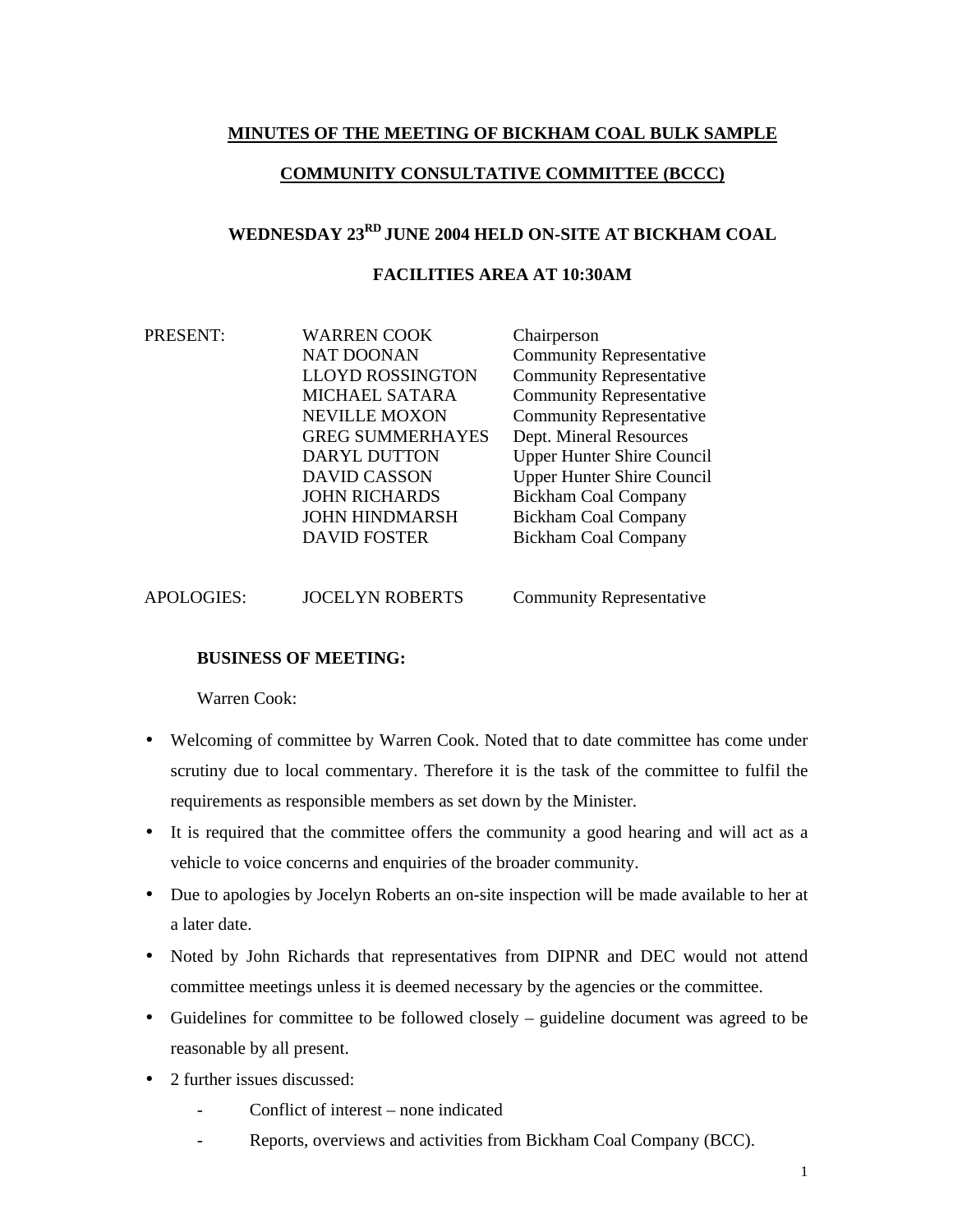David Foster:

- 1. Noted that Bulk Sample has been approved by DMR based on BCC meeting 23 stringent Special Consent Conditions. BCC is compliant with these.
- 2. BCC has compiled documents and reports into a Mining Operation Plan (MOP), which was submitted to the DMR six weeks ago. The MOP contains the plans and procedures in place for the full Bulk Sample project.
- 3. All is now in place to proceed with drilling operations for the Bulk Sample. The first overburden shot is scheduled for  $24<sup>th</sup>$  or  $25<sup>th</sup>$  June 2004. Excavation to the first seam of coal will take several months – estimated that by late August or early September 2004 first load of coal will be extracted – BCC will then mine the coal at a rate of no more than 500 Tonnes per day.
- 4. Local labour with exception of the Project Manager has been recruited to carry out this project. BCC is pleased with the response to and quality of those employed. Training has been provided for employees and skills gained over the duration of Bulk Sample will be invaluable for future employment prospects in the mining industry.
- 5. The 25,000 Tonne Bulk Sample will be crushed on-site and transported by road to Rix's Creek where it will be loaded on trains for transport to Newcastle. A Development Consent Variation has been approved to allow this to occur.

#### **ENVIRONMENTAL MATTERS DISCUSSED:**

Nat Doonan:

• Raised questions about the 23 Special Conditions that must be met by BCC.

John Hindmarsh: (BCC)

- Commented that a detailed framework was in place to track and monitor air quality, dust and noise levels, and water quality (ground and surface). Monitoring will take place both during and post Bulk Sampling.
- Results from monitoring are compiled into monthly reports by Ecowise and it was agreed that these would be presented to the committee.

David Foster: (BCC)

• Noted that de-watering is to commence via 2 water bores that have been constructed and calibrated. Borewater will be directed away from the Pages River to a storage dam near the coal stockpile pad where it will be used for Bulk Sample industrial purposes.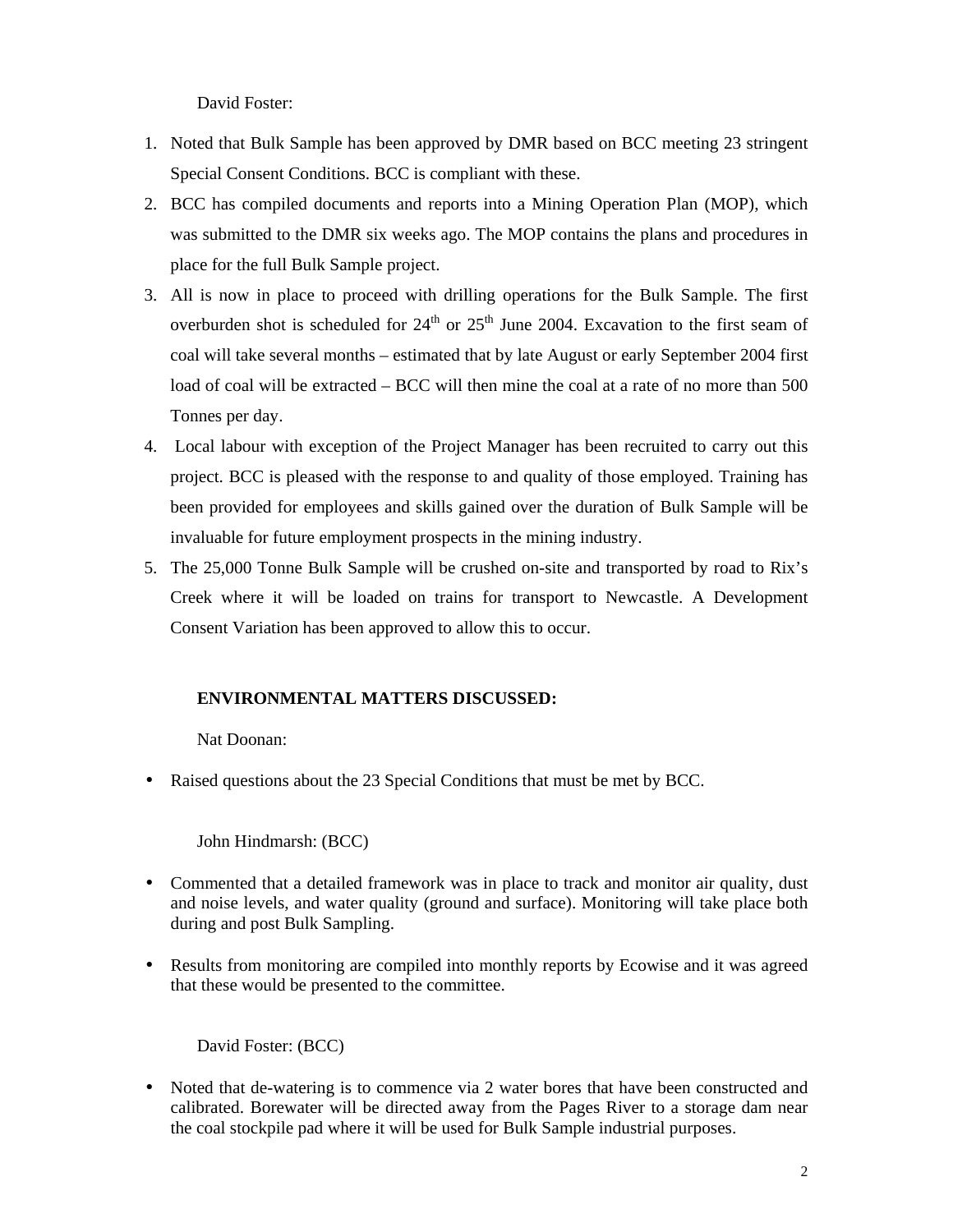Nat Doonan:

• Requested a variation report be prepared and tabled from the Ecowise monthly reports. David Foster said that this matter would be looked at in next month's meeting.

Lloyd Rossington:

• Raised concern over risk to water quality – will \$50,000 security deposit paid by BCC cover disturbances caused by bulk sampling?

Greg Summerhayes (DMR):

• BCC have lodged a bond of \$100,000 that would enable the Minister to restore site disturbance – the area and nature of the sample, which is on a fairly small scale, has determined that this amount is quite ample for contingency purposes.

### **PUBLIC AWARENESS AND COMMUNITY MATTERS:**

Nat Doonan:

- Raised issue of concern over the release of media and public statements.
- Move by Lloyd Rossington, seconded by Nat Doonan and declared carried Warren Cook to represent committee member's views to the media.

Warren Cook:

• Stated that committee meetings would be open to the public but the public would not take a formal part in meeting proceedings unless written request is made to the Chairperson. Public attendees would be noted in meeting minutes as "observer's".

Nat Doonan:

• Proposed that time limit should be imposed when public representatives wished to comment.

Warren Cook:

• Proposal noted and granted – Chairperson would consider only one representative from the public would be allowed to speak at any one meeting within a 10-15 minute time allocation.

Nat Doonan:

• Raised question about the circulation of meeting minutes. Draft to be sent out to all committee members and the final copy to be sent to Chairperson.

Daryl Dutton:

• Suggested that minutes be made available to public on the Scone Shire Council website after they had been accepted at the following BCCC meeting.